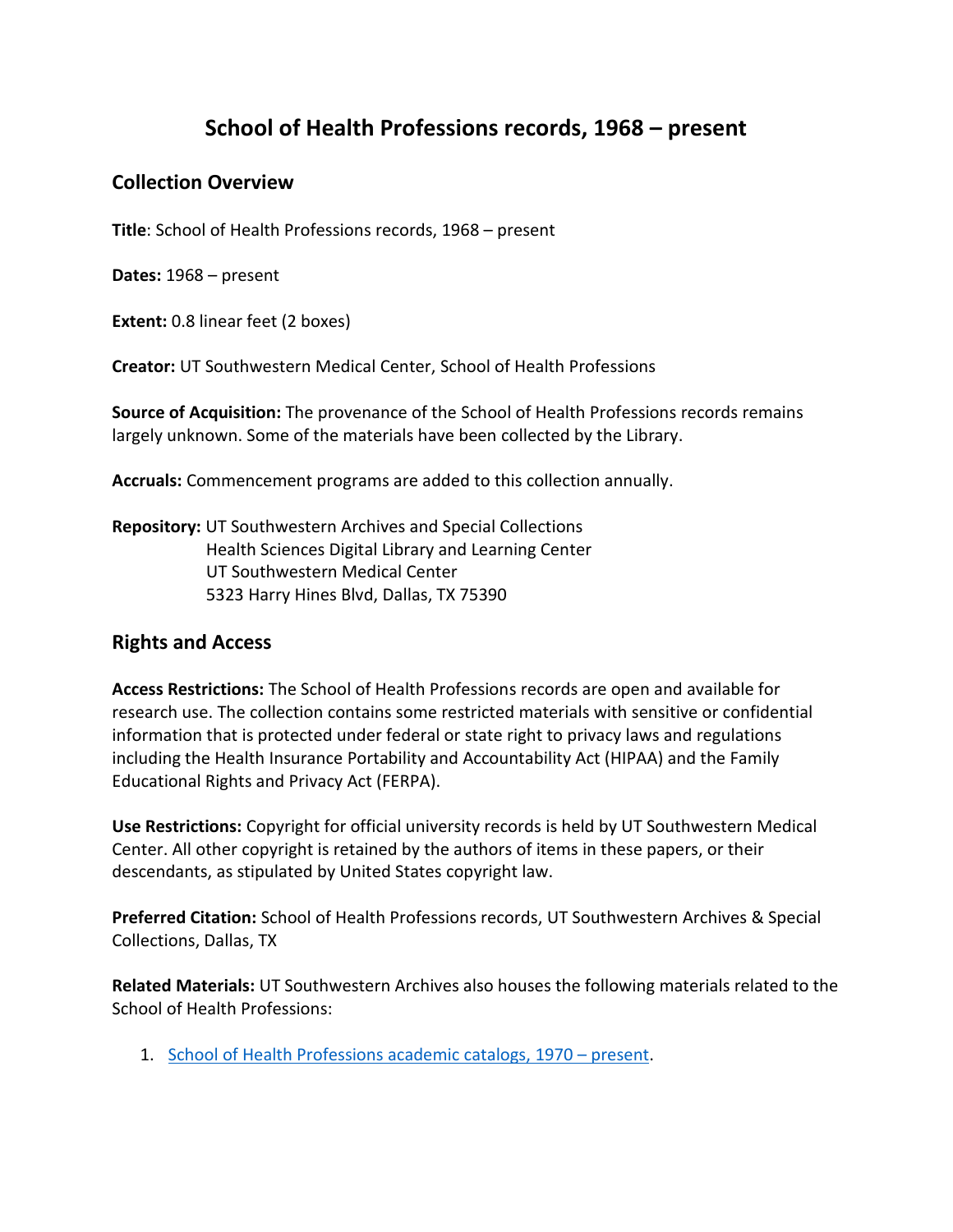**Arrangement:** This collection is arranged into two series: Series 1: School Records; and Series 2: Commencement Programs

**Biographical/Historical:** In April 1968, the Coordinating Board for the Texas College and University System, the Board of Regents of the University of Texas System, and the Office of the Chancellor, the University of Texas System, authorized Dr. Charles Sprague, Dean of the Southwestern Medical School, to proceed with the planning to establish the School of Allied Health Professions. A committee was formed to select a dean and to develop the school, and Dr. Richard D. Burk, Chairman of the Department of Physical Medicine and Rehabilitation, was appointed as Dean in February 1969. The formation of the school came as part of the reorganization of Southwestern Medical School into a Health Sciences Center in which there would be three component schools: Southwestern Medical School, the Graduate School of Biomedical Sciences, and the School of Allied Health Professions.

In September 1970, programs in Physical Therapy, Medical Technology, Rehabilitation Science, and Dietetic Internship were the first programs to be implemented. In October 1972, the School of Allied Health Professions was renamed as the School of Allied Health Sciences. Initial physical facilities for offices and classrooms were secured at Methodist Hospital of Dallas, an affiliate teaching hospital of the Medical School. From August 1973 until June 1983, the school occupied facilities at 6003 Maple Avenue. In 1983, the school relocated to the Locke Building at 6011 Harry Hines Boulevard. The building was subsequently remodeled and renamed the University of Texas Southwestern Allied Health Sciences School Building (now the UT Southwestern School of Health Professions Building). In 2008 the school was renamed the UT Southwestern School of Health Professions. Currently, the school offers academic programs in clinical nutrition, clinical rehabilitation counseling, physical therapy, physician assistant studies, prosthetics-orthotics, and radiation therapy.

**Scope and Contents:** The records of the School of Health Professions document the planning and development of the school in 1968 and the academic programs offered by the school. Records include student directories and handbooks, faculty lists, academic program brochures, and commencement programs from 1987 to the present. The School of Health Professions held its first graduation in 1971. The Archives does not have commencement programs for the 1971 to 1986 graduating years as part of this collection.

## **Box and Folder List**

#### **Series 1: School Records, 1968-2002**

The series is arranged alphabetically according to subject title. The plan for the development and operation of the School of Allied Health Profession is dated in the late 1960s and details its proposed curricula, its organization, and name. Correspondence also details the establishment of a promotion and tenure committee for the School in the 1970s and the School's name change in 2008.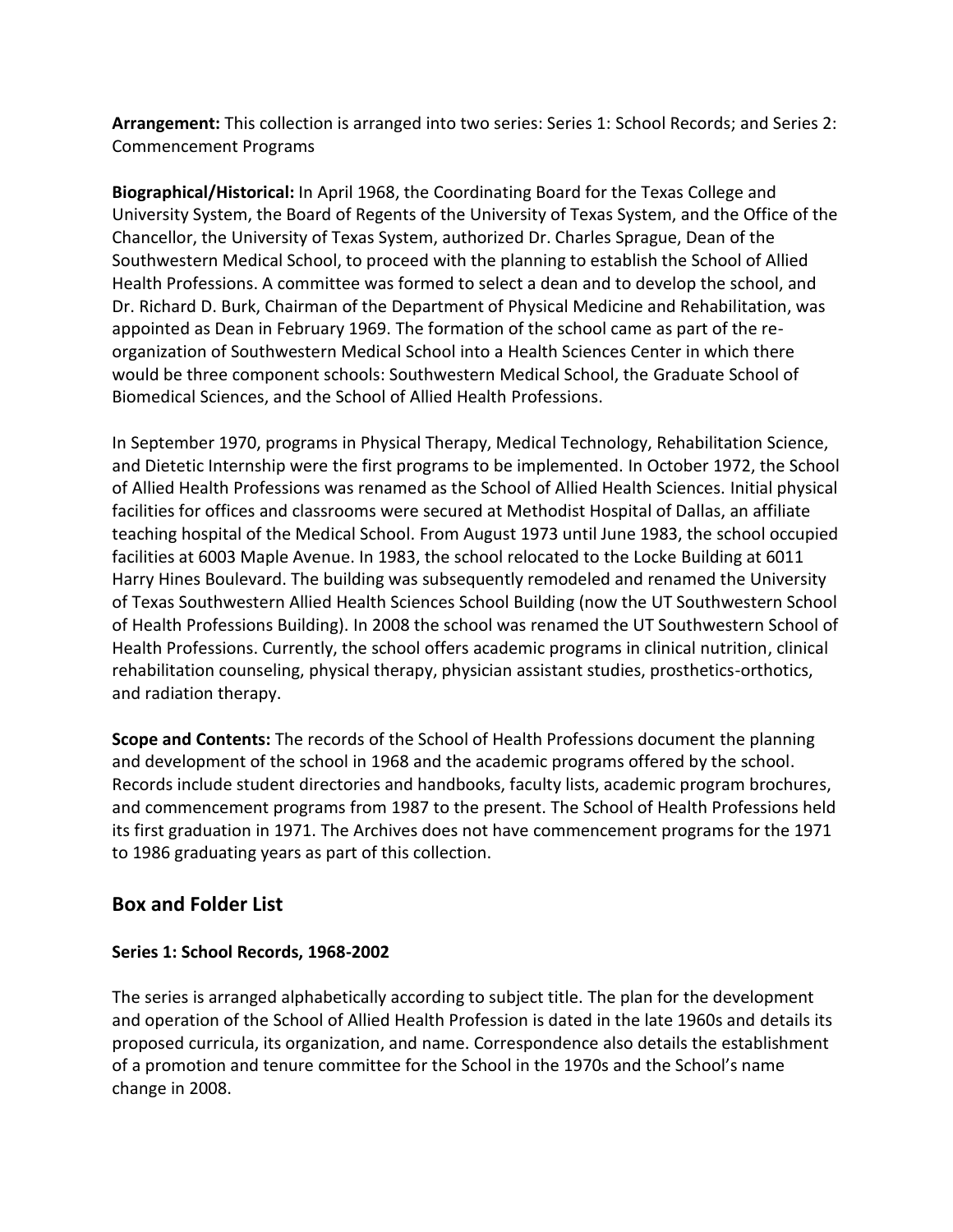The minutes of the SAHS Faculty Assembly highlights issues of interest to faculty regarding governance, faculty participation in campus wide initiatives, changes to faculty assembly bylaws, and the School's eventual move into the Locke Building in 1983. Brochures, course descriptions, and programs display information regarding the purpose of the school, its different programs of study, and its course offerings.

#### Box 1

- Folder 1: Announcement: Appointment to Chair of Department of Gerontology and Geriatric Services, 1996.
- Folder 2: Booklet, circa 1983.
- Folder 3: Booklet: "Southwestern Allied Health Sciences School: A Celebration of 25 Years of Educational Excellence, 1976.
- Folder 4: Brochures: School of Allied Health Sciences, 1976-2007.
- Folder 5: Brochures: Health Promotion/Disease Prevention Project, 1984.
- Folder 6: Correspondence, 1968.
- Folder 7: Correspondence: Allied Health Sciences School name change, 2008.
- Folder 8: Correspondence and proposal: "Establishment of a Promotion and
- Tenure Committee for the School of Allied Health Sciences," 1970-1977. Folder 9: Course descriptions, 1976, undated.
- Folder 10: Course descriptions: Geriatrics, undated.
- Folder 11: Lists: Faculty/Staff of School of Allied Health Sciences, 1971-1976.
- Folder 12: Lists: Graduating students, 1979-1981.
- Folder 13: Memoranda and announcements, 1976-1983.
- Folder 14: Minutes: SAHS Faculty Assembly, 1976-1982.
- Folder 15: Plan: "Organization and Operation for the Proposed School of Allied Health Professions at the Life Sciences Center at Dallas," circa 1968.
- Folder 16: Presentation: School of Allied Health Sciences, circa 1976.
- Folder 17: Programs, circa 1976-1987
- Folder 18: Programs, circa 2002
- Folder 19: Proposal: "Plan for the Development and Operation of a School of Allied Health Professions," circa 1968.
- Box 2
- Folder 1: Proposal: Program Title Change from Health Care Administration to Gerontology Services Administration, 1976.
- Folder 2: Student directory, 1970-1974. [restricted]
- Folder 3: Student handbook, 1989-1992.

#### **Series 2: Commencement Programs, 1987-Present**

The series consists of programs from the annual commencement given by the School of Health Professions.